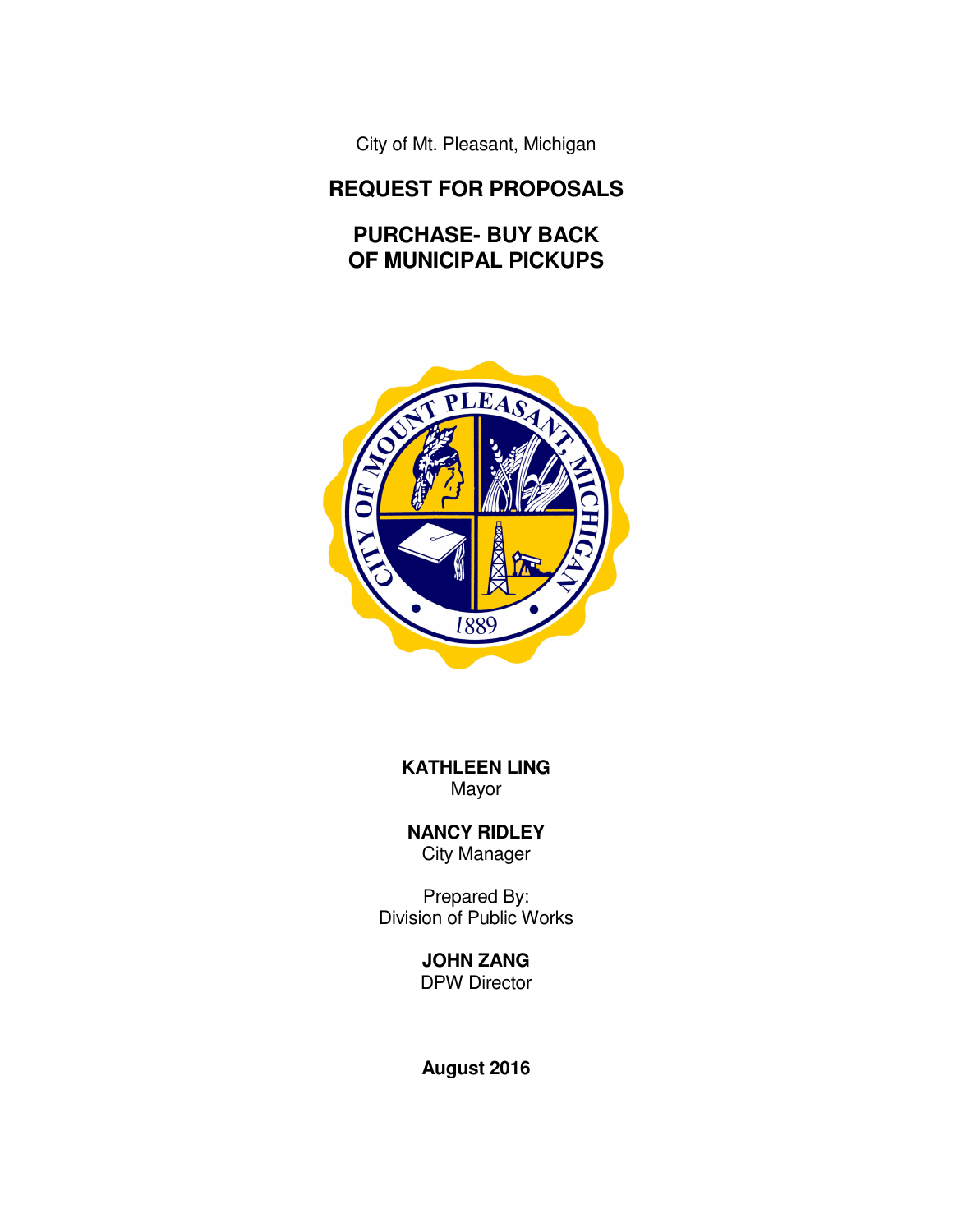City of Mt. Pleasant, Michigan

# **TABLE OF CONTENTS**

# **REQUEST FOR PROPOSALS**

#### **PURCHASE - BUY BACK OF MUNICIPAL PICKUPS**

# **Bidding Information**

Notice to Bidders

# **Contract Documents**

Proposal

#### **Specifications**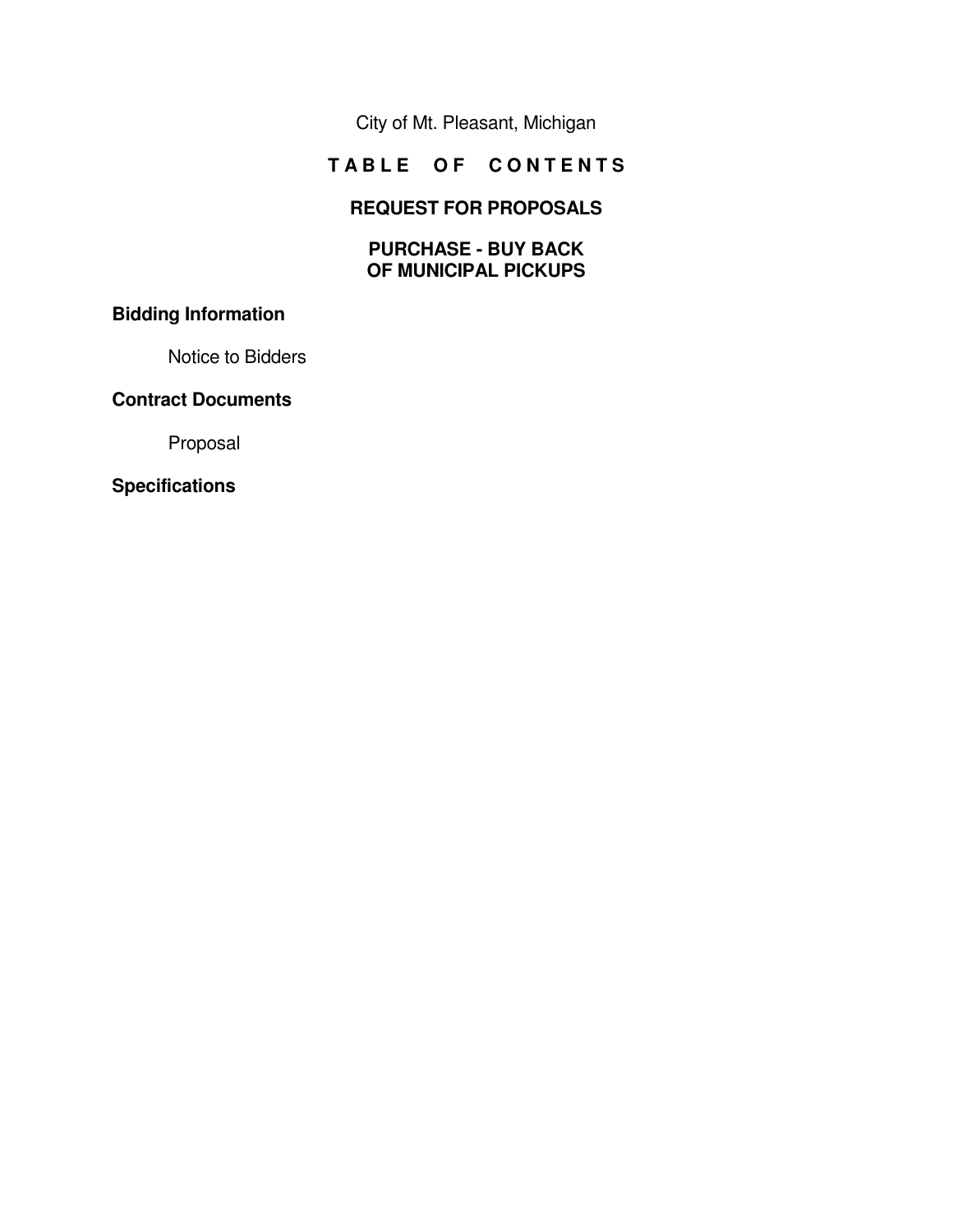

CITY HALL 320 W. Broadway • 48858-2447 (989) 779-5300

PUBLIC SAFETY 804 E. High • 48858-3595 (989) 779-5100

PUBLIC WORKS 1303 N. Franklin • 48858-4682 (989) 779-5400

# **REQUEST FOR PROPOSALS**

# **PURCHASE- BUY BACK OF MUNICIPAL PICKUPS**

 The City of Mt. Pleasant, Michigan, is requesting sealed proposals (RFP) at the Office of the City Clerk, City Hall, 320 West Broadway Street, Mt. Pleasant, Michigan 48858, until 1:30 p.m. (local time), on Tuesday, August 23, 2016, at which time and place the RFP will be publicly announced as closed. All proposals shall be submitted in a sealed envelope, plainly marked "Purchase - Buy Back of Municipal Pickups RFP – August 23, 2016". Bidders must include manufacturer's specifications and the City's specifications sheets, indicating ability to comply, with the bid proposal.

 For purposes of review, proposals shall remain valid for a period of 90 days after the due date. Bidders may withdraw their proposal at any time.

No bid deposit or bond is required with this RFP.

 To view and download the complete RFP documents and specifications at no charge, visit the City of Mt. Pleasant website at www.mt-pleasant.org and navigate to the Bids and Quotes page.

 The City of Mt. Pleasant reserves the right to accept or reject any or all RFPs, to waive any irregularities in the RFPs, and to select the RFP considered most advantageous to the City.

DPW Director City Clerk (989) 779-5402

John Zang **Jeremy Howard**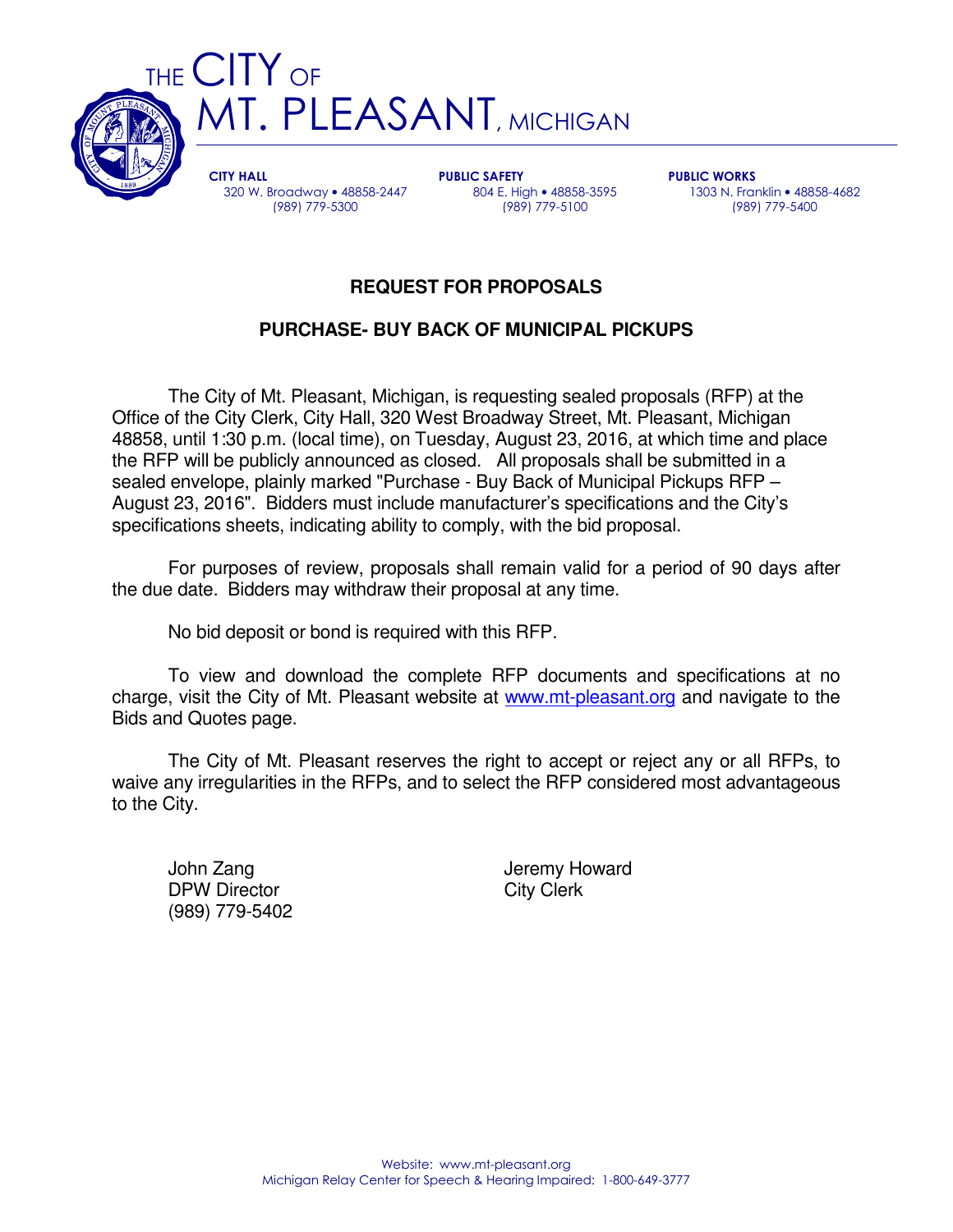#### **CITY OF MT. PLEASANT, MICHIGAN REQUEST FOR PROPOSALS PURCHASE - BUY BACK OF MUNICIPAL PICKUPS**

| TO:                                                                                                                                                                                                                                                                       | Office of the City Clerk<br><b>City Hall</b><br>320 West Broadway St.<br>Mt. Pleasant, MI 48858 | TIME: | BID DATE: August 23, 2016<br>1:30 p.m. |  |
|---------------------------------------------------------------------------------------------------------------------------------------------------------------------------------------------------------------------------------------------------------------------------|-------------------------------------------------------------------------------------------------|-------|----------------------------------------|--|
| In accordance with the specifications and other RFP requirements heretofore<br>provided, the undersigned agrees to provide the below listed items at the price(s) set forth<br>below. This is a firm bid and not subject to withdrawal or change for a period of 90 days. |                                                                                                 |       |                                        |  |
| Two (2) 1/2 ton Pickups, with dealer chosen options<br>$\frac{1}{2}$                                                                                                                                                                                                      |                                                                                                 |       |                                        |  |
| Respectfully Submitted,                                                                                                                                                                                                                                                   |                                                                                                 |       |                                        |  |
|                                                                                                                                                                                                                                                                           |                                                                                                 |       |                                        |  |
|                                                                                                                                                                                                                                                                           |                                                                                                 |       |                                        |  |
|                                                                                                                                                                                                                                                                           |                                                                                                 |       |                                        |  |
|                                                                                                                                                                                                                                                                           |                                                                                                 |       |                                        |  |
|                                                                                                                                                                                                                                                                           |                                                                                                 |       |                                        |  |
|                                                                                                                                                                                                                                                                           |                                                                                                 |       |                                        |  |
| <b>EMAIL</b>                                                                                                                                                                                                                                                              |                                                                                                 |       |                                        |  |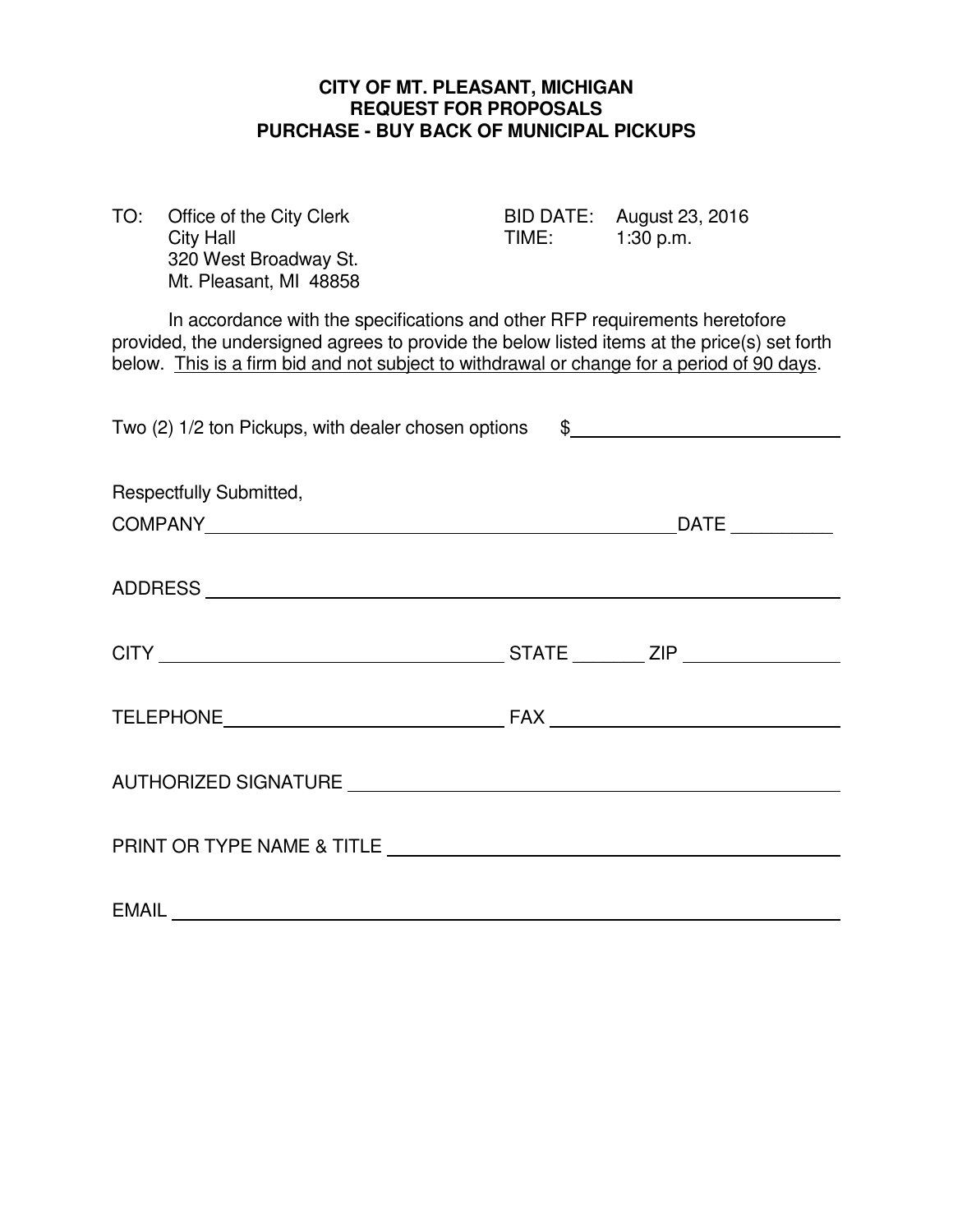#### **CITY OF MT. PLEASANT, MICHIGAN REQUEST FOR PROPOSALS PURCHASE - BUY BACK OF MUNICIPAL PICKUPS**

## **DEFINITIONS**

Whenever the following terms appear in the Proposal, the intent and meaning shall be interpreted as follows.

**Bid, Request for Proposal, RFP or Proposal**: Terms used interchangeable in the Request for Proposal while retaining the same meaning.

**City or Owner**: The City of Mt. Pleasant, Michigan, the public body, agency or instrumentality for which a contract is to be performed. In the event the City exercises its regulatory authority as a governmental body, the exercise of such regulatory authority and the enforcement of any rules, regulations, laws and ordinances, shall be deemed to have occurred pursuant to the City's authority as a governmental body and shall not be attributable in any manner to the City as apart to the contract.

**Contract**: The written agreement for performance of the Scope of Work entered into between the City and the successful Bidder.

**Contract Administrator**: The Director of Public Works or some other employee expressly designated as the Contract Administrator who is representing the City concerning the contract documents.

**Bidder**: Any individual(s), firm(s), partnership, corporation, limited liability company, or other legal entity submitting a proposal in response to this RFP, acting directly or through a duly authorized representative.

**Purchase**: A one-time cash payment.

**Vendor**: Any individual(s), firm(s), partnership, corporation, Limited Liability Company or other legal entity receiving a contract as a result of this RFP, acting directly or through a duly authorized representative.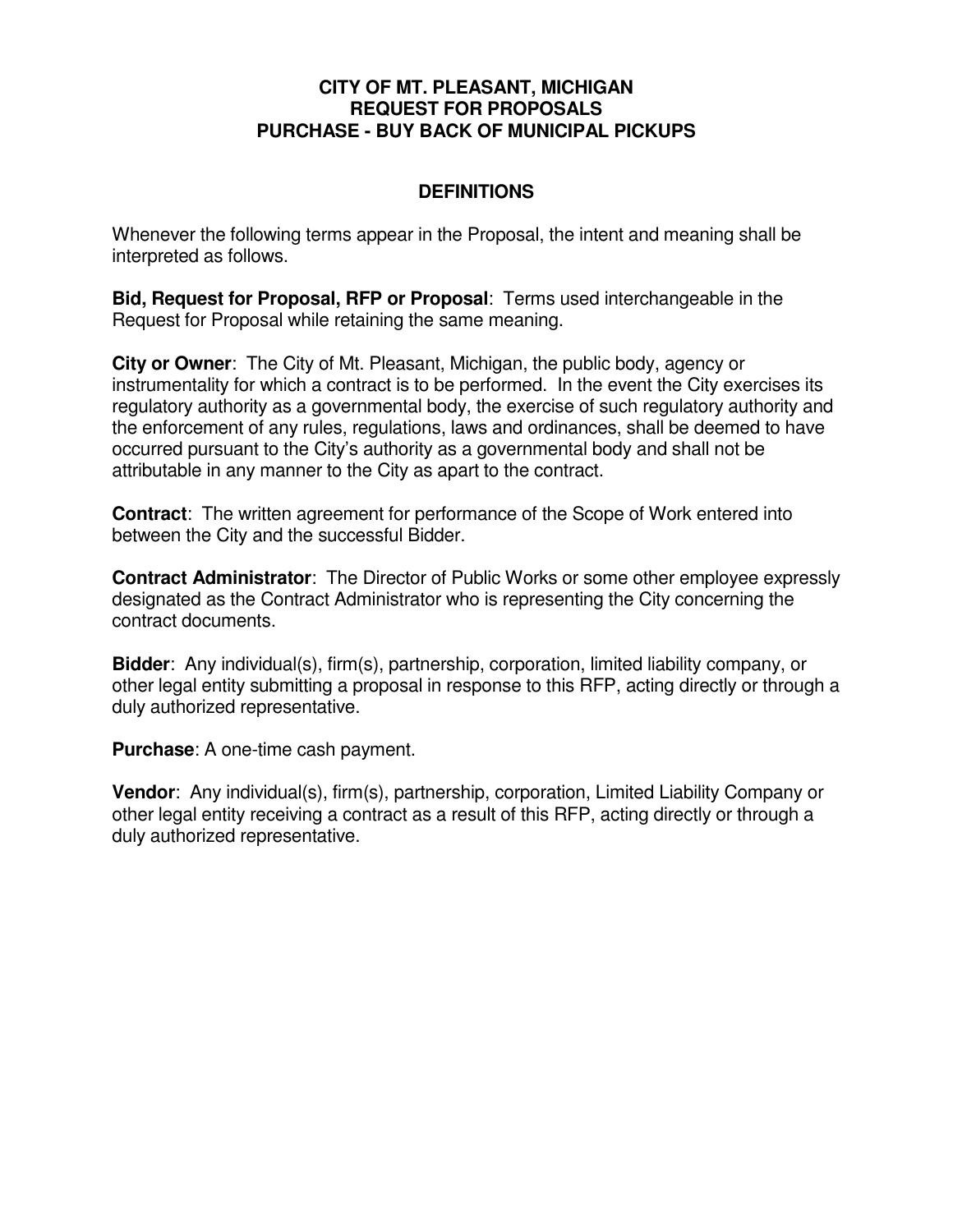#### **CITY OF MT. PLEASANT, MICHIGAN REQUEST FOR PROPOSALS PURCHASE - BUY BACK OF MUNICIPAL PICKUPS**

#### **SPECIFICATIONS**

#### Purpose

1. Two pickup trucks in the City of Mt. Pleasant's Motor Pool fleet are scheduled to be replaced this year. The current trucks are Ford F250s, but the replacements shall be 1/2 ton pickups.

2. The contract that results from this RFP will consist of a two-year initial period, with an optional one (1) year renewal period. However, the City understands that the Vendor may need to cancel the contract early if the manufacturer's incentive program ends. Vendor must specify this as condition of bid.

3. This RFP establishes a general scope and terms of services that should form the basis of each proposal.

#### Vehicle Usage

1. The trucks purchased under this contract will be used by City employees to conduct official City business only. All vehicle operators will be appropriately licensed and have a satisfactory driving record.

2. The City will use and operate, and permit the use and operation, of each vehicle in a careful manner and in compliance with all requirements of any governmental authority having jurisdiction, as applicable.

3. City trucks typically accumulate less than 10,000 miles per year.

# Program Scope of Services

#### **Overview**

 The City of Mt. Pleasant is looking to replace two trucks. This will include the additional services described in this section. Bidders are expected to submit proposals that address all portions of this section. If a Bidder is unable to satisfy every element of this section, but chooses to submit a proposal, the Bidder must clearly identify the element(s) it is unable to satisfy the specifications and the reason the requirement cannot be met. The City will review any exception(s) taken, but, at its sole discretion, may determine the proposal not responsive to the City's requirements and remove it from further consideration.

#### Vehicle Requirements

1. **Because the City of Mt. Pleasant is interested in a vehicle replacement program, it will be up to the Bidder to recommend the best vehicle options/packages, vehicle color, etc., to provide for maximum trade-in value.**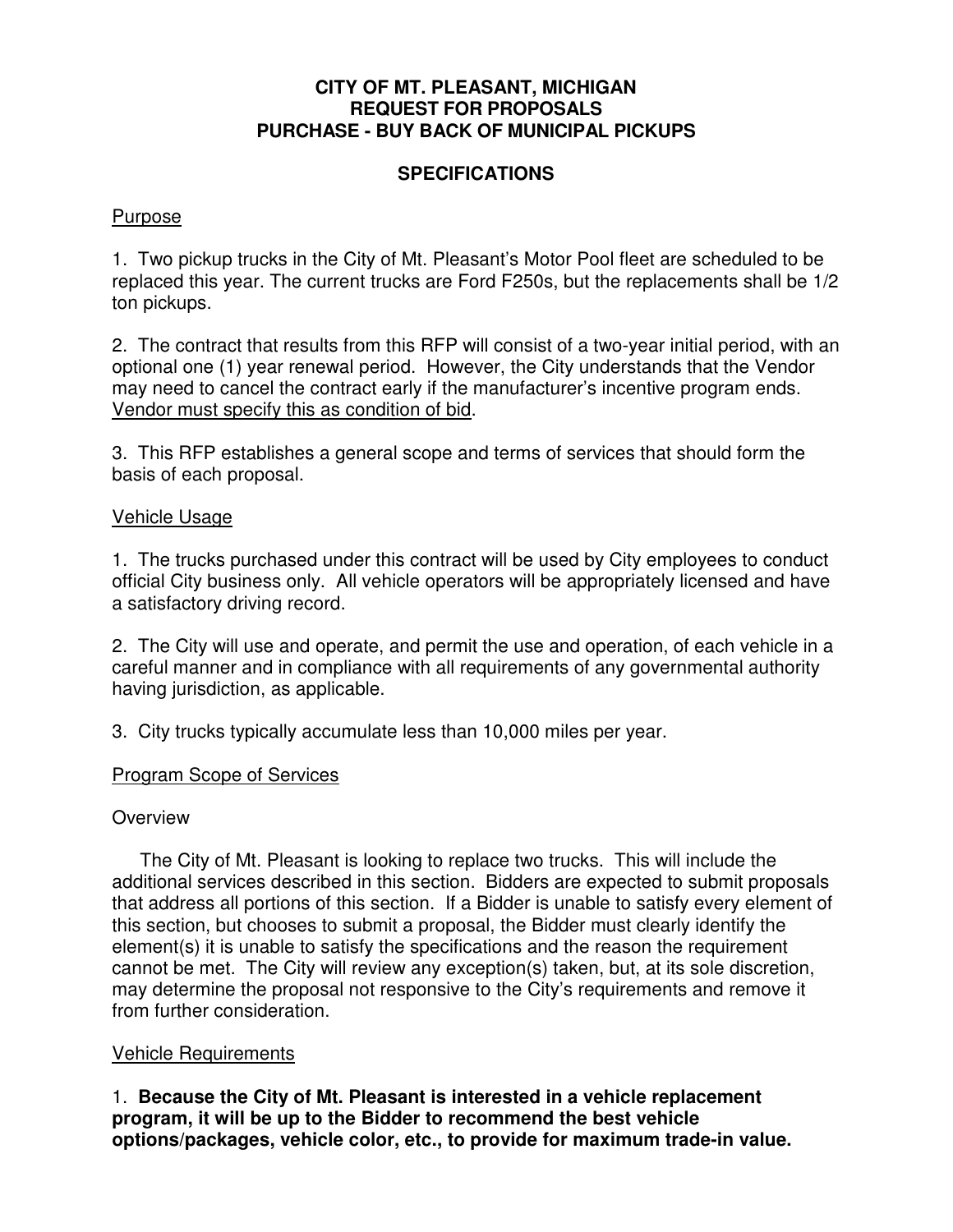2. **Trucks quoted shall be 1/2 ton pickup trucks**. Pickup trucks are to be newest model available. The City will take delivery from dealer stock or order, whichever is the most advantageous to the City.

# Vehicle Maintenance

1. Vendor will perform all recall work when necessary. Consideration will be given by the City for the location of the maintenance facility specified by the Bidder.

2. The City of Mt. Pleasant may perform limited vehicle maintenance, such as oil changes, in-house.

## Vehicle Damage Repair Due to Collisions

1. The City will be responsible for repairing all vehicle damage due to collisions.

2. The City will be responsible for the replacement of all cracked and damaged glass.

## Maintaining Warranty and Repair Services

1. The Vendor will perform al manufacturer-required maintenance at the manufacturerprescribed intervals. Maintenance intervals will be selected to ensure the continuation of warranty coverage. In no case will maintenance intervals exceed 5,000 miles or one (1) year, whichever comes first.

2. The City will maintain responsibility for maintenance tasks that would typically be considered the duty of the vehicle operation, such as:

- Periodic visual inspections
- Fluid level checks and top-off
- Oil changes
- Tire pressure check and inflation

3. All scheduled warranty work shall be completed within 48 hours whenever possible.

#### Warranty Coverage

All vehicles proposed will be covered by a minimum 36-month, 30,000 mile bumper-tobumper warranty.

The City will be responsible for all acts of vandalism.

#### Lemon Law

The Vendor will be responsible for pursuing claims under the Michigan Auto Lemon Law.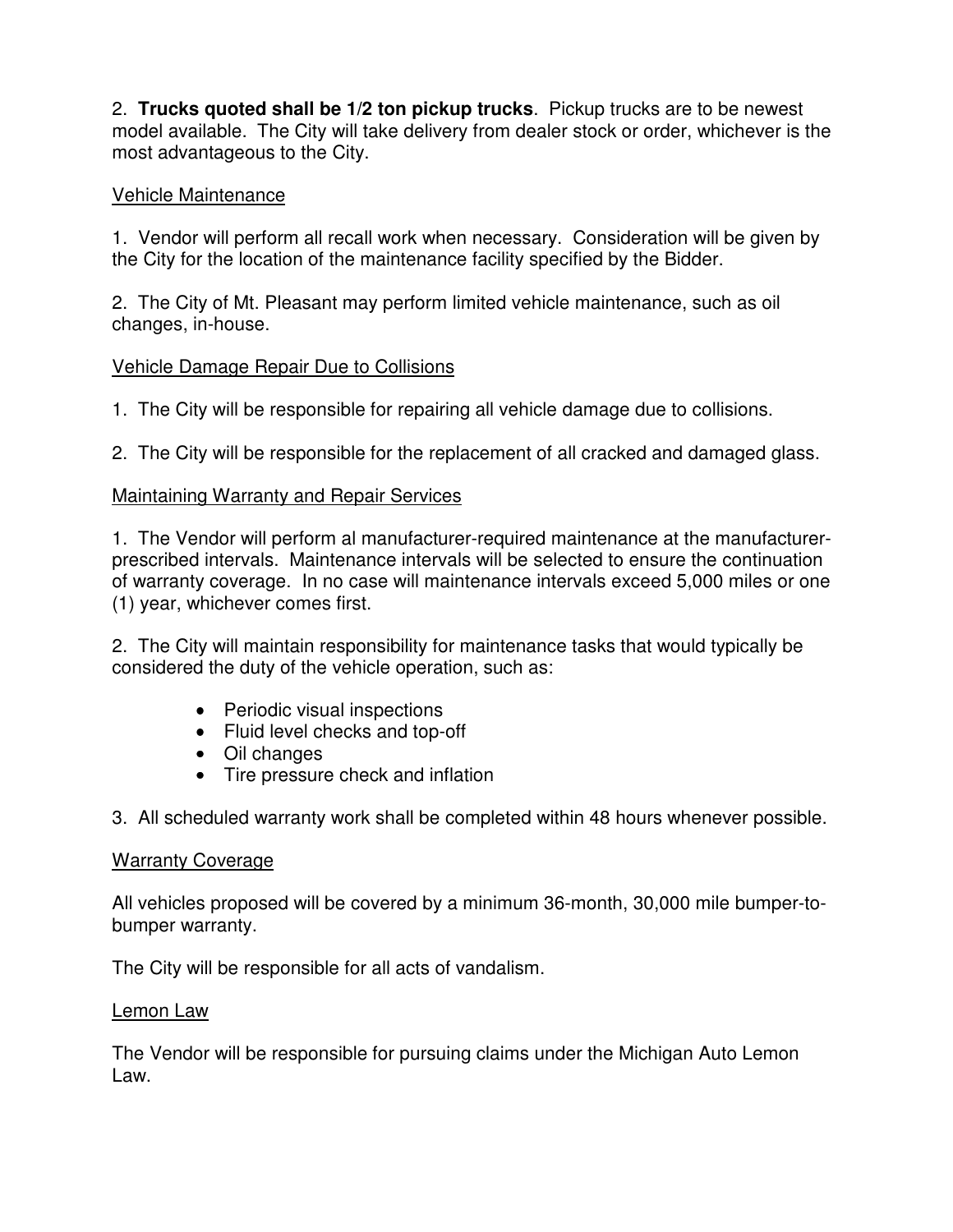# Additional Information/Clarification

Information provided by the City is intended to secure proposals for the intended purpose. The City has made reasonable effort to provide necessary and accurate information when this request was prepared, but he City is not to be penalized for any inaccuracies in the description of terms or a lack of completeness in any descriptions. Accuracy of this data in not guaranteed. It is the sole responsibility of the Bidder to assure that they have all information necessary for submission of their proposal. Therefore, the Bidder should request additional information or clarification for any statements made in the document that do not appear to conform to industry standards or do not appear to support the intended purpose of this Request for Proposal.

# Submission of Proposal

# 1. Proposal Acknowledged

 By submitting a proposal, the Bidder certifies that they have fully read and understand the proposal method and has full knowledge of the scope, nature, and quality of work to be performed.

## 2. Request for Additional Information

 The Bidder shall furnish such additional information as the City may reasonably require. This includes information that indicates financial resources as well as ability to provide the products and/or services.

# 3. Acceptance, Rejection, Modification to Proposals

 The City reserves the right to reject any and all proposals, or to waive minor irregularities in the proposals.

4. Proposals Binding

All proposals submitted shall be binding for 90 days following the proposal due date.

# Conditions of Proposals

1. Late Proposals

 Proposals received by the City after the time specified for receipt will not be considered. Bidders shall assume full responsibility for timely delivery at the location designated for receipt of proposals.

# 2. Responsiveness of Proposal

 All information required by this RFP must be supplied to constitute a complete proposal.

# 3. Public Closing

All proposals will be publicly closed at the time and place specified.

# 4. Award

 Award shall be made to the responsible Bidder whose proposal is determined to be the most advantageous to the City. The selected proposal will be submitted to the City Commission for acceptance and final award within 90 days from the RFP closing date.